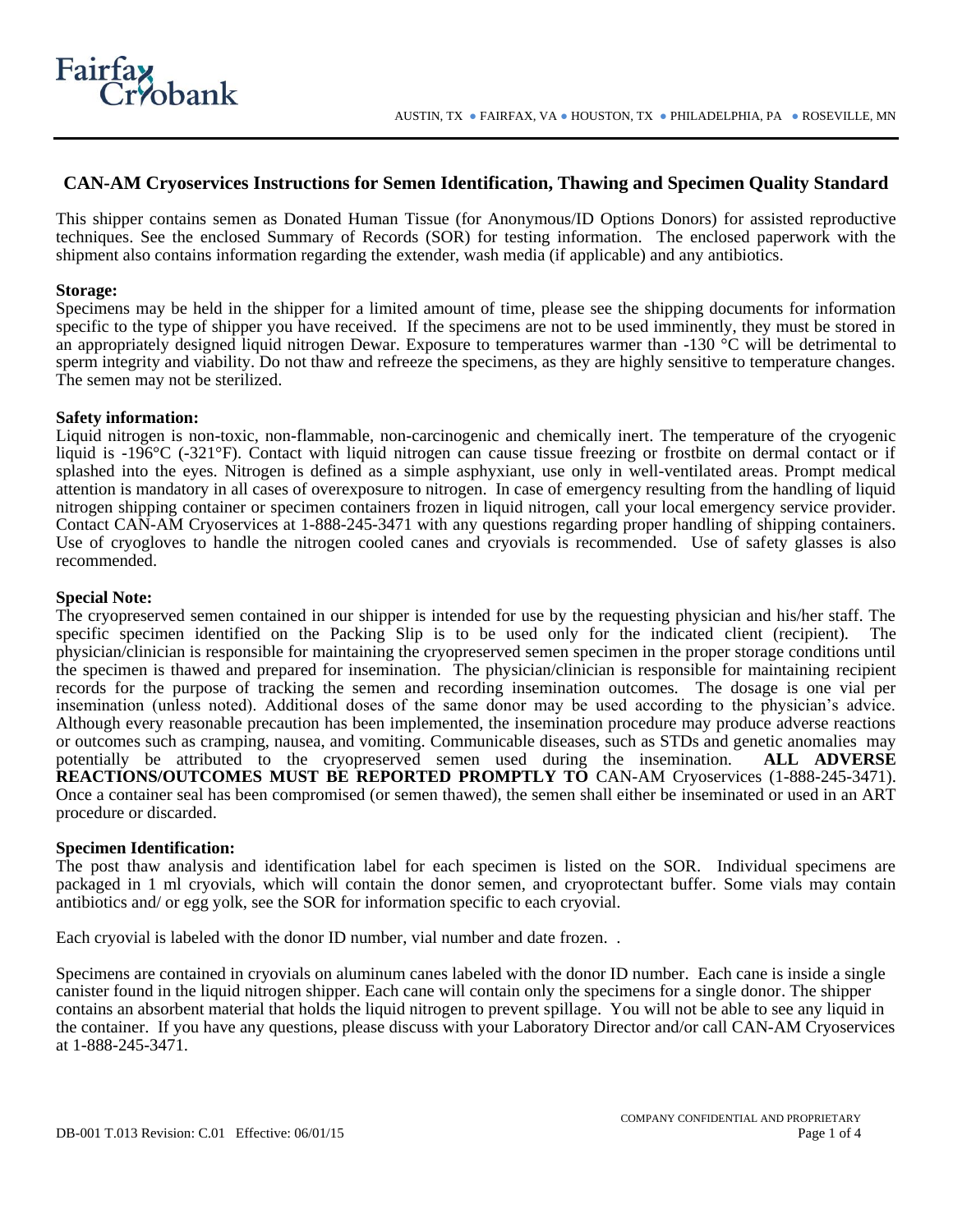# **Removing Units from the Shipper:**

bank

**Fairf:** 

Please read all enclosed paperwork included in the shipment prior to removal of the samples for thawing and use. Use of cryogloves to handle the nitrogen cooled canes and cryovials is recommended. Use of safety glasses is also recommended.

To remove a specimen from the nitrogen container, follow these steps:

- 1. Remove the lid of the liquid nitrogen container by pulling straight up (do not twist).
- 2. Lift the canister so that the tops of the canes are visible for identification. Do not lift the top of the canes above the top of the liquid nitrogen container opening; this may result in premature thawing.
- 3. After identification of the desired cane, grasp the cane by the top and lift above the opening of the container sufficiently to expose the uppermost cryovial. It is recommended to only expose the cryovial you wish to retrieve. Any cryovial(s) below the top one should not be lifted above the opening of the container.
- 4. Check the packing slip and compare it to the number of cryovials in the canister- some units may have fallen off the canes during shipping and are at the bottom of the canister.
- 5. Once exposed, use cooled forceps to grasp the cryovial and remove it from the aluminum cane holder. Replace the cane into the canister as quickly as possible, lower the canister to the bottom of the nitrogen container and replace the container top securely.
- 6. Wrap the vial in a paper towel for several seconds.
- 7. Follow the thaw procedure as listed below:

## **THAW PROCEDURE "V"**

- 1. Always keep the vial in an upright orientation while thawing.
- 2. Place the frozen vial in a dry block at 37º Celsius for 10 minutes. Remove from the thaw block promptly after thawing.
- 3. Once the specimen has thawed completely, wipe any condensation from the outside of the cryovial and then unscrew the cryovial cap. Gently, but thoroughly, mix each specimen in its respective cryovial using a vortex or by pipetting up and down using a 200 ul pipet tip or sterile 1 ml pipette, before removing semen from the cryovial. Prompt use of the specimen is recommended for best results.
- 4. Perform a post-thaw evaluation at the time of thaw and before any additional processing. Place 10 μl of the recently mixed specimen on a microscope slide, cover with a 22 x 22 mm cover slip, place on 36º C slide warmer, and allow to equilibrate for 5 minutes. Determine total motility and follow individual lab protocol using the preferred counting chambers to determine total concentration
- 5. Verify the specimen identification prior to insemination.

NOTE:

If your clinic does not have a dry block, the following alternates may be used. Please be aware that sub-optimal results may be achieved. **Use of a water bath is never acceptable.**

Alternate  $1 -$  thaw in a 37 $\degree$  C incubator. Remove from the incubator promptly after thawing. Alternate 2 – thaw at Room Temperature on a counter top for 15-20 minutes or until completely thawed.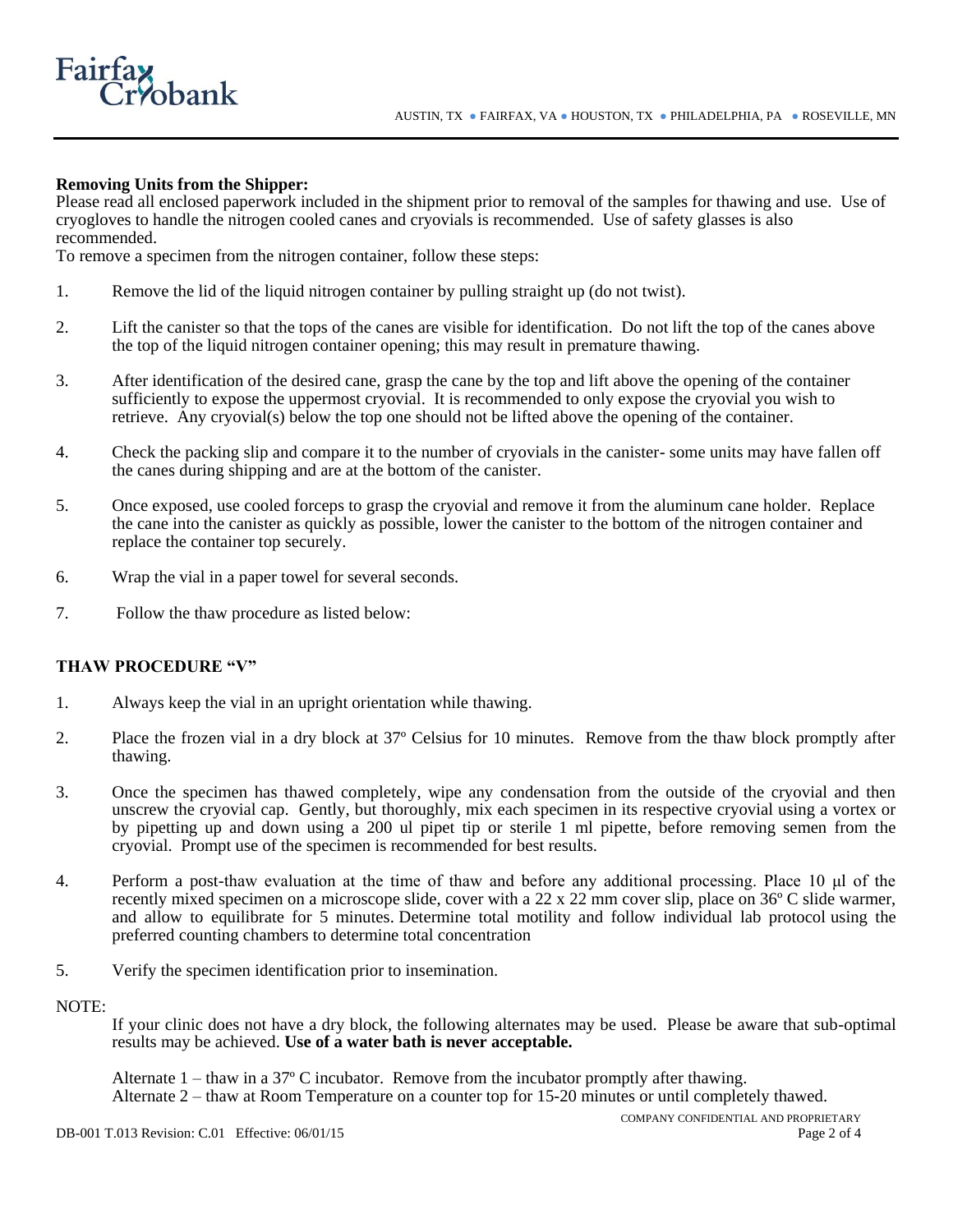# **Fairfax Cryobank, Inc. hereafter known as "Cryobank" Specimen Quality Standards**

Terms and conditions of the Cryobank Anonymous and ID Option specimen quality standards are as follows:

| <b>Fairfax Cryobank, Inc. Brand Specimen Quality Standards</b> |                                                       |                                                                                                    |
|----------------------------------------------------------------|-------------------------------------------------------|----------------------------------------------------------------------------------------------------|
| <b>Specimen Prep Type</b>                                      | <b>Minimum Total Motile</b><br>Cells/milliliter (TMC) | <b>Clinical Use</b>                                                                                |
| ПЛ                                                             | 20 million/mL (10 million/vial)                       | Pre-washed vials, ready for intrauterine insemination                                              |
| ICI                                                            | $20$ million/mL $(10$ million/vial)                   | Ready for intracervical insemination OR can be<br>washed for use as an IUI specimen                |
| <b>IVF</b>                                                     | 5 million TMC/vial                                    | Ready for intracervical insemination or can be washed<br>for use as an IUI or IVF or IVF with ICSI |

| Cryogenic Laboratories, Inc. (CLI) Brand Specimen Quality Standards |                                      |                                                                                                    |  |
|---------------------------------------------------------------------|--------------------------------------|----------------------------------------------------------------------------------------------------|--|
| <b>Specimen Prep Type</b>                                           | <b>Total Motile Cells/vial (TMC)</b> | <b>Clinical Use</b>                                                                                |  |
| IUI                                                                 | 10 million/vial                      | Pre-washed vials, ready for intrauterine insemination                                              |  |
| <b>ICI</b>                                                          | 18 million/vial                      | Ready for intracervical insemination OR can be<br>washed for use as an IUI specimen                |  |
| <b>IVF</b>                                                          | 5 million/vial                       | Ready for intracervical insemination or can be washed<br>for use as an IUI or IVF or IVF with ICSI |  |

- a. Sperm counts will vary 10-30% depending on the lab personnel and counting method. Laboratory variation is expected and taken into consideration when processing complaints. The possibility exists that sperm counts performed at other laboratories may be less than the stated specimen standards. Semen is not a homogenous or uniform mixture which adds to sample variability. A variation in count does not indicate the specimen is not suitable for insemination or that a pregnancy will not result if used for an insemination. Cryobank takes these variations into account when determining eligibility for refund or credit.
- b. The physician/clinic must follow the Cryobank's printed thaw procedures enclosed in each shipment. Thaw procedures may vary among specimen types.
- c. Our specimen quality standard applies at the time of thaw and *prior* to any post thaw processing. Sperm cells will be lost in the process of washing a specimen. A pre-processing count must be taken to determine if the specimen meets the Specimen Quality Standard. If the physician's office is not able to provide a pre-processing count and the specimen was washed and/or processed before use, you can expect the total motile cell (TMC) count to be less than the stated quality standard. We back our quality standard at the time of thaw only.